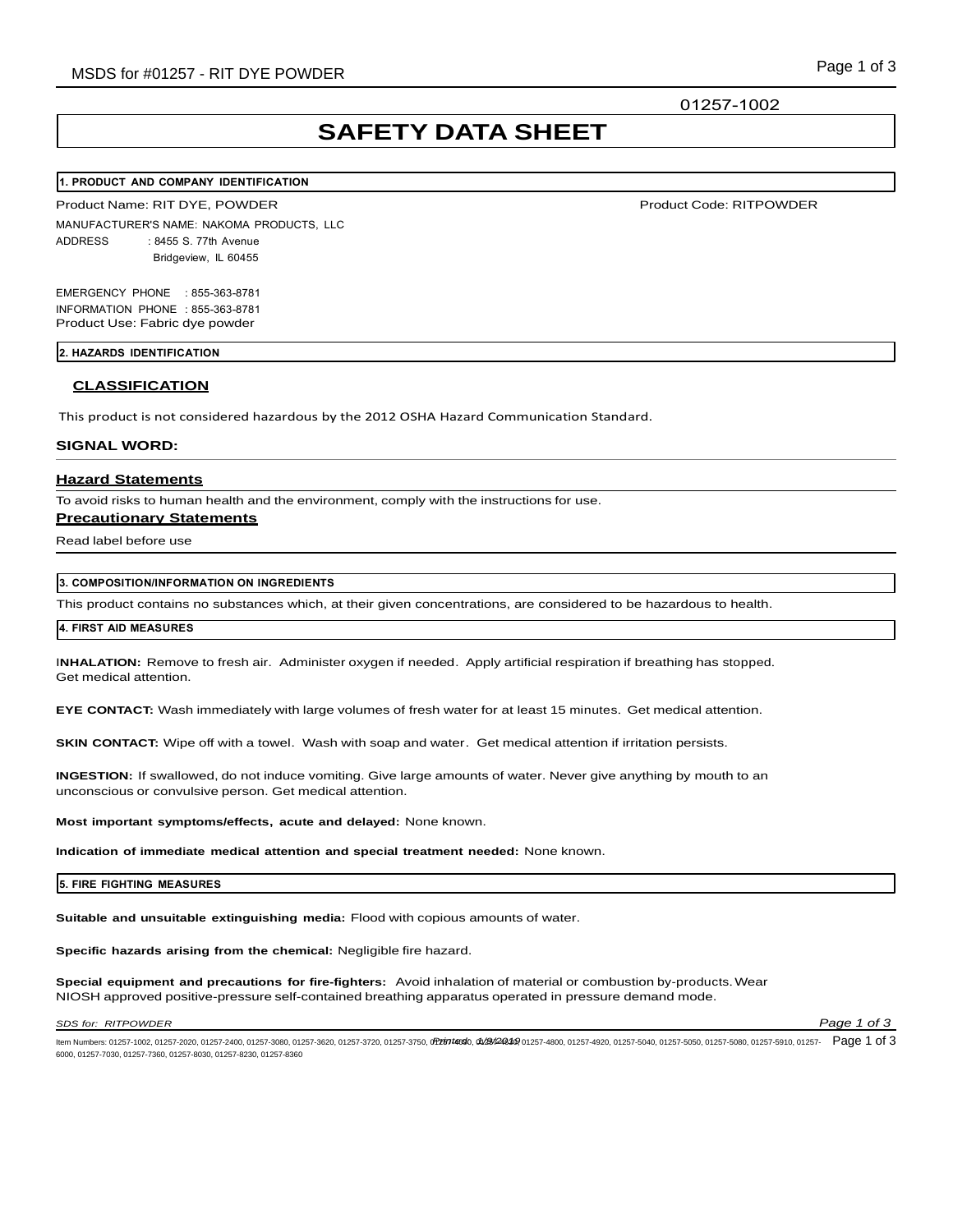### **6. ACCIDENTAL RELEASE MEASURES**

**Personal precautions, protective equipment, and emergency procedures:** Avoid breathing dust or vapors. Ventilate area. Remove all sources of ignition.

**Methods and materials for containment and cleaning up:** Clean up with absorbent material and place in closed containers for disposal.

#### **7. HANDLING AND STORAGE**

**Precautions for safe handling:** Keep closure tight and container upright to prevent leakage. Open container slowly. Do not get in eyes. Avoid skin contact and contact with clothing. Do not take internally.

**Conditions for safe storage, including any incompatibilities:** Store and use in cool, dry, well-ventilated areas. Keep containers closed when not in use. Keep away from excessive heat or open flame.

## **8. EXPOSURE CONTROL/PERSONAL PROTECTION**

**Appropriate engineering controls:** Ventilation should be sufficient to prevent inhalation of any vapors. General dilution and/or local exhaust ventilation in volume to keep PEL/TLV of most hazardous ingredient below acceptable limit and lel below stated limit.

**Individual protection measures:**

**Respiratory protection:** None under normal use. Avoid breathing vapors. In restricted areas, use approved chemical/mechanical filters designed to remove a combination or particles and vapor. In confined areas, use an approved air line respirator or hood. Self-contained breathing apparatus is required for vapor concentrations above PEL/TLV limits.

**Protective gloves:** None under normal use. Use solvent-resistant for prolonged or repeated contact.

**Eye protection:** None under normal use. However, use of safety glasses with splash guards or full-face shield should be used if indicated.

**Other protective clothing or equipment:** None under normal use. However, use of solvent-resistant aprons or other clothing is recommended. Eye washes and safety showers in the workplace are recommended.

#### **9. PHYSICAL AND CHEMICAL PROPERTIES**

| Appearance: Colored powder                                  |                                | Odor: None                               |                                      |
|-------------------------------------------------------------|--------------------------------|------------------------------------------|--------------------------------------|
| Vapor Pressure: Not determined                              |                                | Odor threshold: Not determined           |                                      |
| Vapor Density: Not determined                               |                                |                                          | <b>pH:</b> Not determined            |
|                                                             | <b>Density: Not determined</b> |                                          | <b>Melting point: Not determined</b> |
| <b>Freezing point: Not determined</b>                       |                                |                                          | Solubility: Not determined           |
| <b>Boiling point: Not determined</b>                        |                                |                                          | Flash point: Not determined          |
| Evaporation rate: Not determined                            |                                |                                          | Flammability: Does not burn          |
| <b>Explosive Limits: Not applicable</b>                     |                                | Autoignition temperature: Not determined |                                      |
| Decomposition temperature: Not determined                   |                                |                                          | Viscosity: Not determined            |
| Partition coefficient (n- Not determined<br>octanol/water): |                                |                                          |                                      |

*SDS for: RITPOWDER Page 2 of 3*

ltem Numbers: 01257-1002, 01257-2020, 01257-2400, 01257-3080, 01257-3620, 01257-3720, 01257-3750, 07257-750, 072574800, 01257-4800, 01257-4920, 01257-5040, 01257-5080, 01257-5080, 01257-5980, 01257-59910, 01257-5080, 01257 6000, 01257-7030, 01257-7360, 01257-8030, 01257-8230, 01257-8360